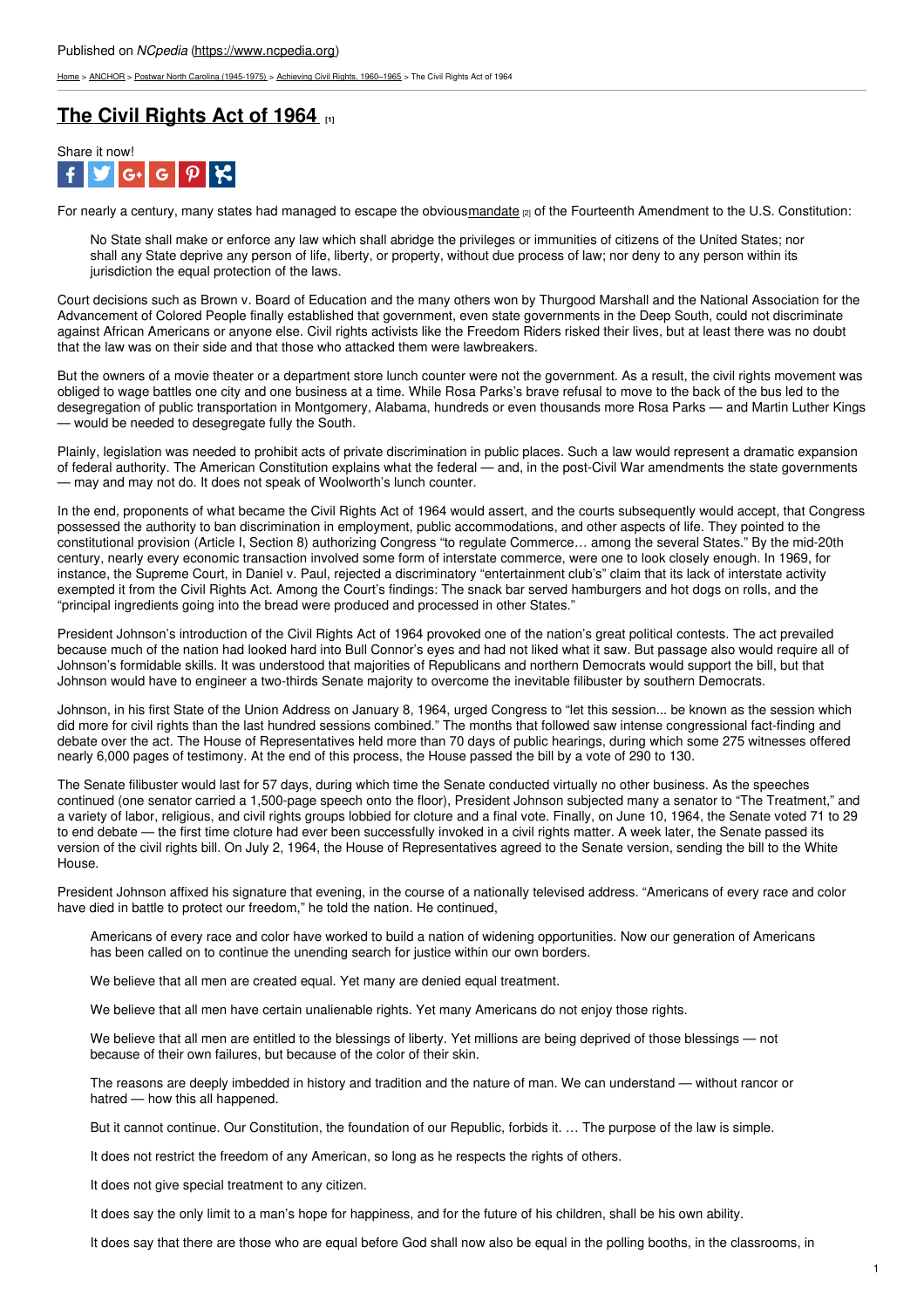the factories...

My fellow citizens, we have come now to a time of testing. We must not fail.

Let us close the springs of racial poison. Let us pray for wise and understanding hearts. Let us lay aside irrelevant differences and make our nation whole. Let us hasten that day when our unmeasured strength and our unbounded spirit will be free.

**User Tags:** Civil [Rights](https://www.ncpedia.org/category/user-tags/civil-rights) [3] Civil Rights [Movement](https://www.ncpedia.org/category/user-tags/civil-rights-0) [4] [history](https://www.ncpedia.org/category/user-tags/history) [5] [legislation](https://www.ncpedia.org/category/user-tags/legislation) [6] Lyndon [Johnson](https://www.ncpedia.org/category/user-tags/lyndon-johnson) [7] North [Carolina](https://www.ncpedia.org/category/user-tags/north-carolina-6) History [8] [Page](https://www.ncpedia.org/category/user-tags/page) [9] [Students](https://www.ncpedia.org/category/user-tags/students) [10] [Teachers](https://www.ncpedia.org/category/user-tags/teachers) [11] Creative Commons [BY-NC-SA](https://www.ncpedia.org/category/user-tags/creative-commons) [12] **From:** LEARN NC North Carolina History: A Digital [Textbook](https://www.ncpedia.org/category/entry-source/learn-nc)[13] **Copyright Date:** 2010 **Primary Sources:**



[14]

Civil [Rights](https://www.docsteach.org/documents/document/civil-rights-act-of-1964) Act of 1964<sup>[14]</sup>

**Artifacts:**